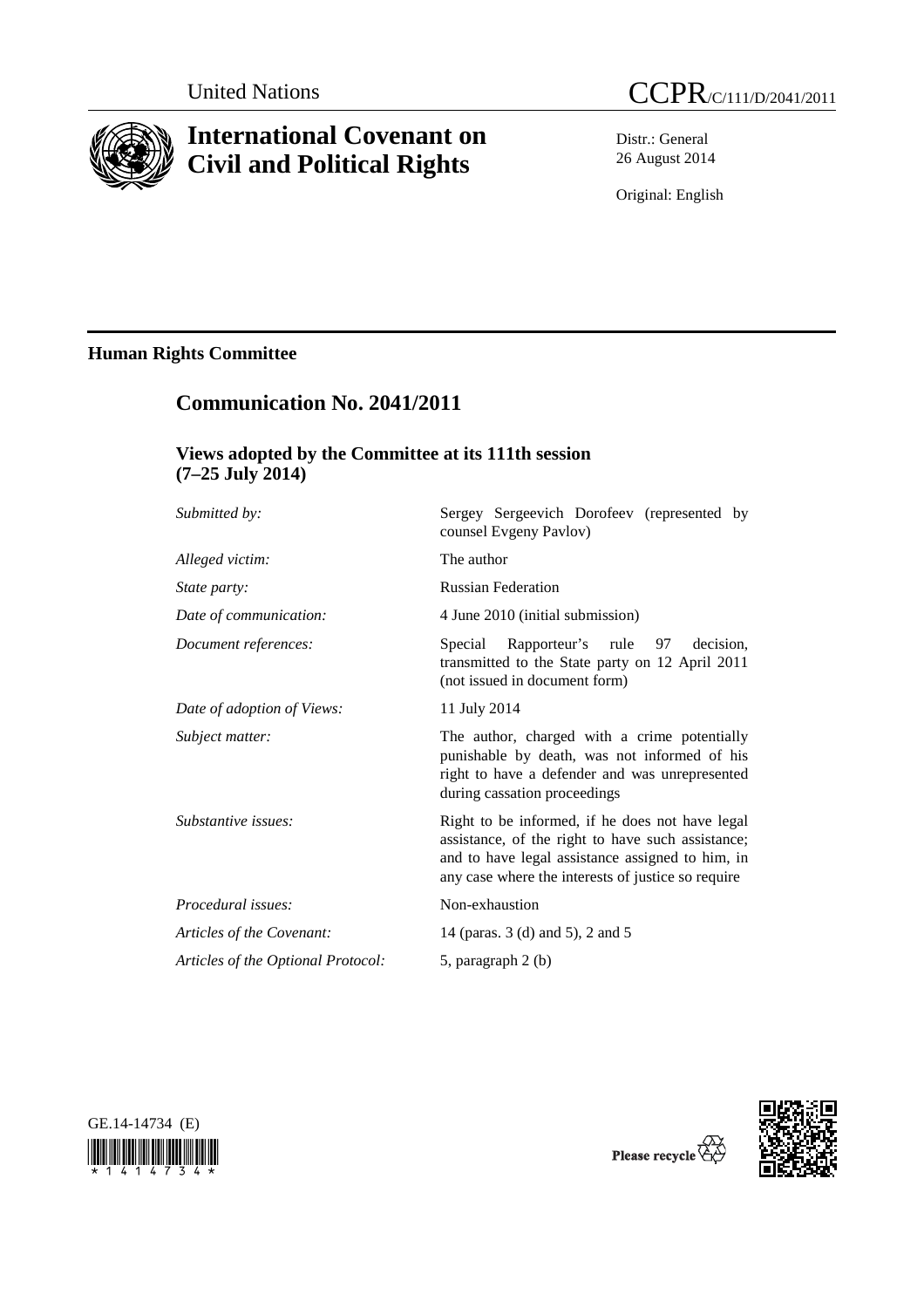## **Annex**

## **Views of the Human Rights Committee under article 5, paragraph 4 of the Optional Protocol to the International Covenant on Civil and Political Rights (111th session)**

concerning

### **Communication No. 2041/2011**\*

| Sergey Sergeevich Dorofeev (represented by<br>counsel Evgeny Pavlov) |
|----------------------------------------------------------------------|
| The author                                                           |
| <b>Russian Federation</b>                                            |
| 4 June 2010 (initial submission)                                     |
|                                                                      |

 *The Human Rights Committee*, established under article 28 of the International Covenant on Civil and Political Rights,

*Meeting* on 11 July 2014,

*Having concluded* its consideration of communication No. 2041/2011, submitted to the Human Rights Committee by Sergey Sergeevich Dorofeev under the Optional Protocol to the International Covenant on Civil and Political Rights,

*Having taken into account* all written information made available to it by the author of the communication and the State party,

*Adopts* the following:

### **Views pursuant to article 5, paragraph 4 of the Optional Protocol**

1. The author of the communication, dated 4 June 2010, is Sergey Sergeevich Dorofeev, a Russian Federation national born in 1973, at the time of submission serving a prison sentence of 21 years in a State penitentiary in Udarny in the Zubovo-Polyansky region of the Republic of Mordovia in the Russian Federation. He claims to be a victim of violations by the Russian Federation of his rights under articles 14 (paras. 3 (d) and 5), 2 and 5 of the International Covenant on Civil and Political Rights.<sup>1</sup> The author is represented by counsel Evgeny Pavlov.

<sup>\*</sup> The following members of the Committee participated in the examination of the present communication: Yadh Ben Achour, Lazhari Bouzid, Christine Chanet, Cornelis Flinterman, Yuji Iwasawa, Walter Kälin, Zonke Zanele Majodina, Gerald L. Neuman, Sir Nigel Rodley, Víctor Manuel Rodríguez-Rescia, Fabián Omar Salvioli, Dheerujlall Seetulsingh, Anja Seibert-Fohr, Yuval Shany, Margo Waterval and Andrei Paul Zl<sup>ă</sup>tescu. 1

 $1$  The Optional Protocol entered into force for the Russian Federation on 1 October 1991.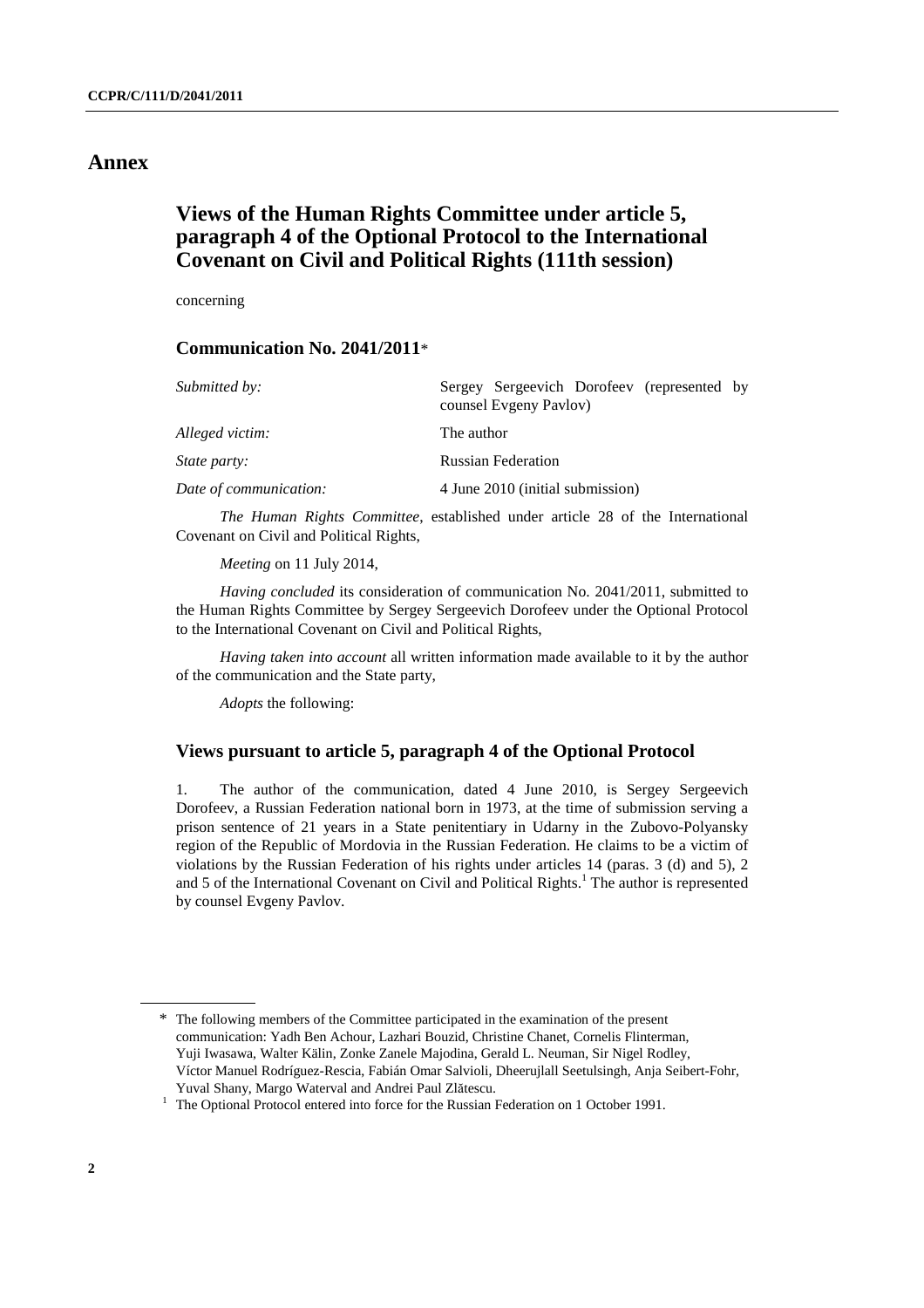#### **The facts as submitted by the author**

2.1 On 11 April 2006, the author was convicted of having committed a number of criminal offences, including under article 105 of the Criminal Code (murder) which provided for possible punishments of 20 years' imprisonment, life imprisonment or the death penalty. The author submits that, in such circumstances, in accordance with article 48 of the Constitution and with article 51 of the Code of Criminal Procedure, the participation of a defence attorney in the first and in the cassation instances is mandatory. The author submits that the court of first instance did not inform him of his right to have an attorney to represent him during the cassation procedure, in violation of articles 11 of the Code of Criminal Procedure and articles 2 and 17 of the Constitution. As a result, during the review in cassation he did not have a defence attorney, while his co-defendant was represented by two lawyers. On 13 July 2006, the cassation court confirmed the verdict in the first instance and it became final. The author maintains that, according to article 51 of the Code of Criminal Procedure, if the defendant had failed to hire a lawyer, the cassation court was obliged to find him a defender ex officio.

2.2 On 26 November 2007, the author submitted a complaint to the Moscow Prosecutor, requesting a supervisory review of his case based on the violation of his right to defence by the court of cassation. The Prosecutor rejected the complaint on 29 February 2008. Subsequent identical complaints to the Moscow Prosecutor's Office and the Office of the Prosecutor-General, submitted on 21 March 2008, 7 June 2008, 8 April 2009 and 5 October 2009, were rejected, respectively, on 14 May 2008, 14 July 2008, 20 May 2009 and 16 November 2009. On 13 August 2008, the author submitted a request for a supervisory review to the Supreme Court claiming the same violation. By a letter of the Deputy President of the Supreme Court, dated 8 September 2009, stating that no violations by the court of cassation were found, the Supreme Court refused to initiate a supervisory review. The author attempted to file a supervisory review request to the President of the Supreme Court, on 1 January 2010; it was rejected on an unspecified date on the grounds that the Supreme Court had already rejected an identical request. The author contends that he has exhausted all available and effective domestic remedies.

2.3 On 5 July 2011, the author submitted that the violation indicated in his initial communication had been corrected by the State party only on 16 March 2011, four years and eight months after the violations took place. He notes that, at the time of his initial submission to the Committee (4 June 2010), the above-mentioned violation had not been corrected by returning the verdict against the author for a new review in cassation.

#### **The complaint**

3.1 The author claims to be a victim of violations by the State party of his rights under articles 14 (paras. 3 (d) and 5), article 2 read together with article 14 (para. 3 (d)) and article 5 of the Covenant.

3.2 The author maintains that the participation of a defence attorney in the court of cassation of his trial was necessary in the interests of justice and that the fact that the courts did not inform him of his right to a defence attorney and did not ensure the presence of one during the cassation proceedings violate his rights under article 14, paragraph 3 (d), of the Covenant. He also maintains that the Office of the Prosecutor-General and the Supreme Court refused to review the decision of the court of cassation in violation of his rights under article 14, paragraph 5, of the Covenant. Lastly, he complains that the State party did not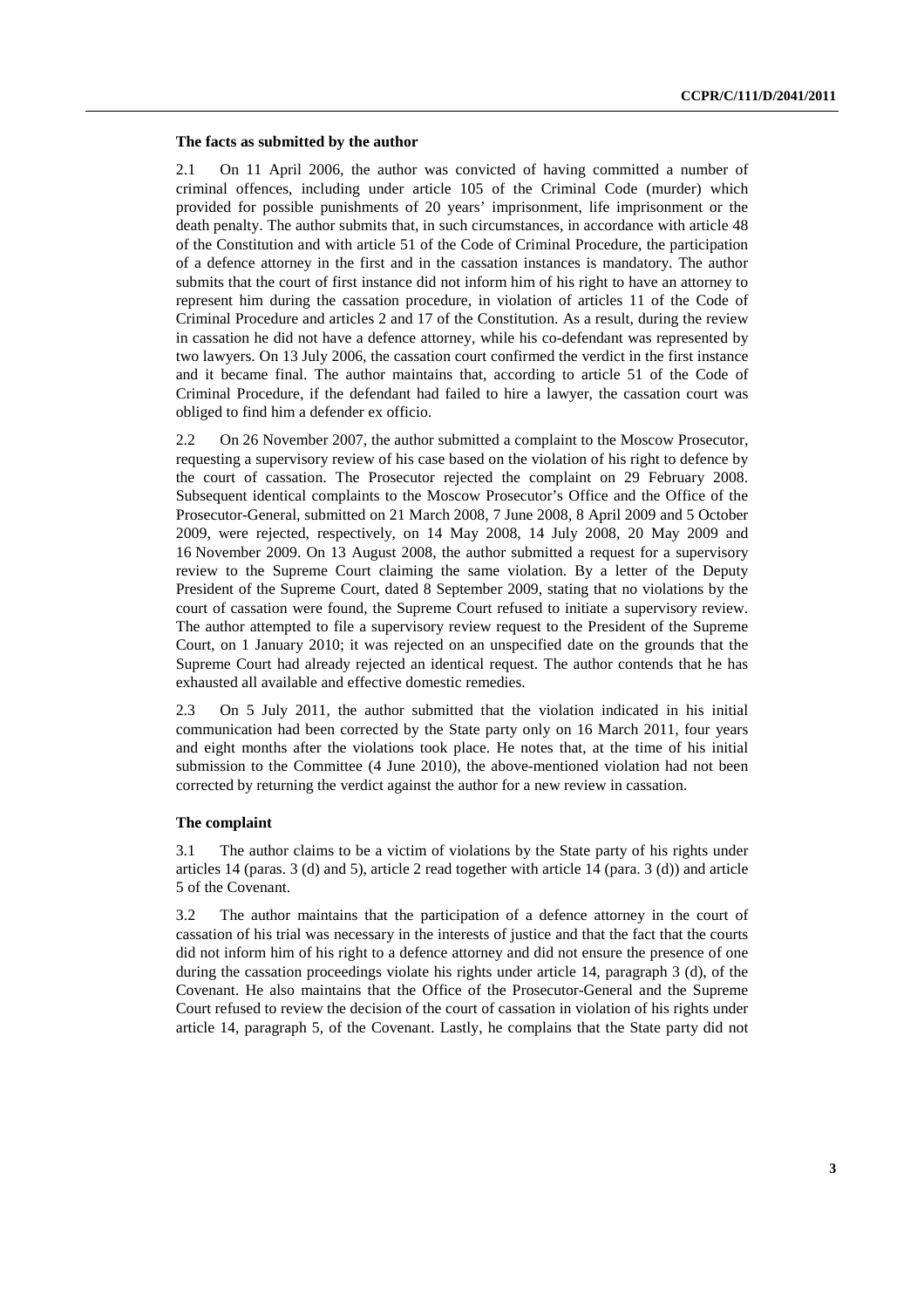provide him with an effective remedy for the violation of his rights under article 14 and accordingly violated article 2 of the Covenant.<sup>2</sup>

#### **State party's observations on admissibility**

4. On 9 August 2011, the State party submits that, on 11 April 2006, the author was convicted of murder, car theft and other crimes by Moscow Regional Court and sentenced to 21 years' imprisonment. On 13 July 2006, the criminal division of the Supreme Court confirmed the verdict on appeal. The cassation proceedings were conducted in the presence of the author, but he was unrepresented. In connection with the violation of his right to defence, the Deputy Prosecutor-General of the Russian Federation made a request for supervisory review on 22 April 2010. The request was granted on 6 October 2010. The 13 July 2006 cassation decision was revoked and a new review in cassation took place on 16 March 2011. During that review, the author was represented by a lawyer. As a result, the duration of his sentence was reduced to 20 years' imprisonment. The State party submits that the violation had been rectified through a domestic remedy and therefore the communication is inadmissible under article 5, paragraph 2 (b), of the Optional Protocol.

#### **Author's comments on admissibility**

5. On 13 September 2011, the author submitted that article 5, paragraph 2 (b), indicates that domestic remedies need not be exhausted where the application of the remedies is unreasonably prolonged. He reiterated that, in order to have his rights restored, he had filed numerous complaints between 26 October 2007 and 29 April 2010 and that his requests for review of the cassation proceedings were rejected on nine different occasions.<sup>3</sup> He submits that the 17 February 2010 ruling of the Supreme Court informed him that the issue had already been reviewed by the Supreme Court and no further appeals to that Court were provided for by the law; the 29 April 2010 letter of the Office of the Prosecutor-General stated that the Office had already taken a decision on the issues he was raising and would discontinue the correspondence with the author. The author maintains that in applying to the above-mentioned institutions he had exhausted all available remedies before submitting a communication to the Committee. He further submits that he only received the 7 July 2010 ruling of the Supreme Court, stating that a supervisory review had been initiated on 19 August 2010, after he had submitted a communication to the Committee. He further maintains that the application of the domestic remedies had been unreasonably prolonged, since it took more than four years to rectify the violation of his rights. He maintains that his communication should be declared admissible and reviewed on its merits.

#### **State party's further observations**

6.1 On 28 March 2013, the State party reiterated its submission on the admissibility of the communication. It further submitted that, on 16 March 2011, the Supreme Court had revoked the charges under articles 116 (para. 1), 158 (para. 1), 325 (para. 2) and 167 (para. 1) of the Criminal Code because of the expiration of the statute of limitations for the abovementioned crimes. Based on article 69, paragraph 3, of the Criminal Code, for the remaining charges under articles 166 (para. 2 (a) and (b)) and 105 (para. 2 (h) and (l)) of the

 $2$  The author mentions article 5 of the Covenant, but does not provide any details as to the alleged

violations of that article.<br><sup>3</sup> Respectively on 26 October 2007, 8 September 2008 and 17 February 2010 by the Supreme Court, on 29 February 2008 by the Moscow Regional Prosecutor's Office, on 17 July 2008, 16 November 2009, 17 February 2010 and 29 April 2010 by the Office of the Prosecutor-General and on 13 November 2009 by the Office of the Authorized Representative for Human Rights.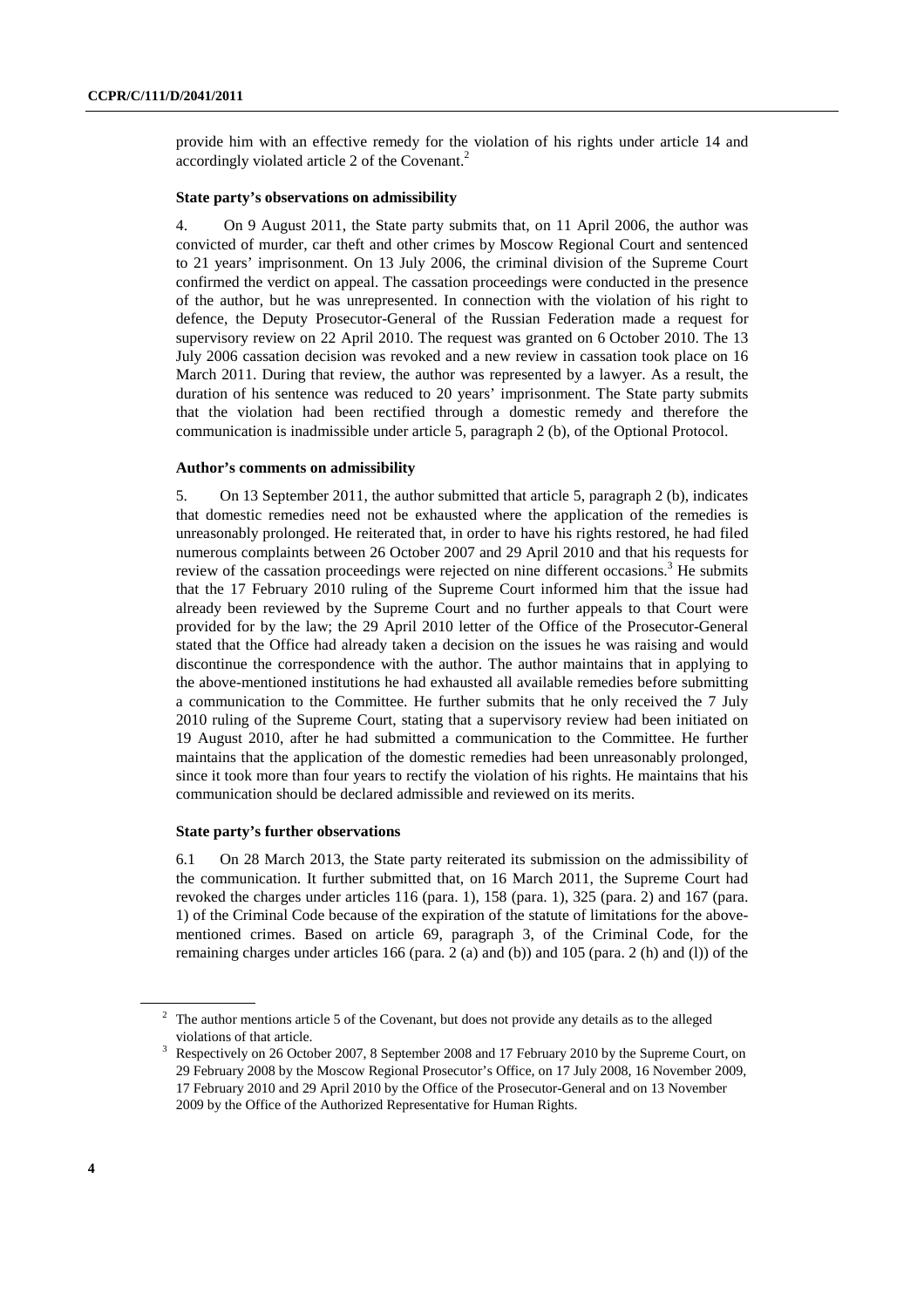Criminal Code, the author was sentenced to 20 years' imprisonment. The rest of the verdict was not amended.

6.2 Regarding the duration of the domestic proceedings, the State party submits that, in accordance with the practice of the European Court of Human Rights, the period to be taken into consideration begins on the day on which a person is "charged" within the autonomous and substantive meaning to be given to that term and ends on the day on which a charge is finally determined or the proceedings are discontinued. It also maintains that the Court has observed that it is appropriate to take into account only the periods when the case was actually pending before the courts, that is, the periods when there was no effective judgment in the applicant's case and when the authorities were under an obligation to determine the charge against him within a "reasonable time".<sup>4</sup> Accordingly, the State party maintains that the period from the moment when the court decision against the author entered into force and the moment when it was revoked as a result of a supervisory review, would not be taken into consideration by the European Court. The period between the revocation of the 13 July 2006 decision of the cassation court by the Supreme Court (on 6 October 2010), and the new decision of the cassation (issued on 16 March 2011) was 5 months and 10 days. The State party maintains that there was no excessive delay in the review of the 13 July 2006 court decision.

#### **Author's comments on the State party's observations**

7.1 On 5 July 2013, the author reiterated that his communication should be declared admissible (see para. 5 above). The author maintains that he had exhausted the available remedies. He submits that, according to the Committee's jurisprudence for purposes of article 5, paragraph 2 (b), of the Optional Protocol, domestic remedies must be both effective and available.<sup>5</sup> He further submits that the Committee's jurisprudence under article 5, paragraph 2 (b), does not oblige complainants to exhaust domestic remedies that offer no reasonable prospect of success and maintains that submitting further appeals in his case would have been futile, since for four years all institutions responded to him that the court of cassation had not violated his rights.

7.2 Regarding the length of proceedings, the author reiterates that he considers that the review of the 13 July 2006 decision was exceedingly long as it took over four years for a court judgement, issued in violation of his right to defence, to be corrected. He maintains that the fact that the State party for such a long period failed to take action to rectify the violation of his rights caused him distress and accordingly violated articles 2, 5 and 14 of the Covenant.

7.3 The author also maintains that victims of judicial errors have a right to compensation.<sup>6</sup>

7.4 The author challenges the State party's assertion that the participation of an ex officio lawyer in the review of the case by the court of cassation on 16 March 2011 fully rectified the violation of his right to defence. The author maintains that, even though the lawyer charged fees for five days, he only saw her three times: twice during court hearings (on 23 October 2010 and on 16 March 2011) through a video conference connection and

<sup>4</sup> The State party refers to the European Court's jurisprudence in *Oblov* v. *Russia*, application

No. 22674/02, judgement of 15 January 2009, para. 22.<br><sup>5</sup> The author refers to communication No. 445/1991, *Champagnie et al.* v. *Jamaica*, Views adopted on

<sup>18</sup> July 1994, para. 5.1.<br><sup>6</sup> The author refers to the version of the Basic Principles and Guidelines on the Right to Reparation for Victims of Violations of Human Rights and International Humanitarian Law contained in document E/CN.4/1997/104 of 16 January 1997.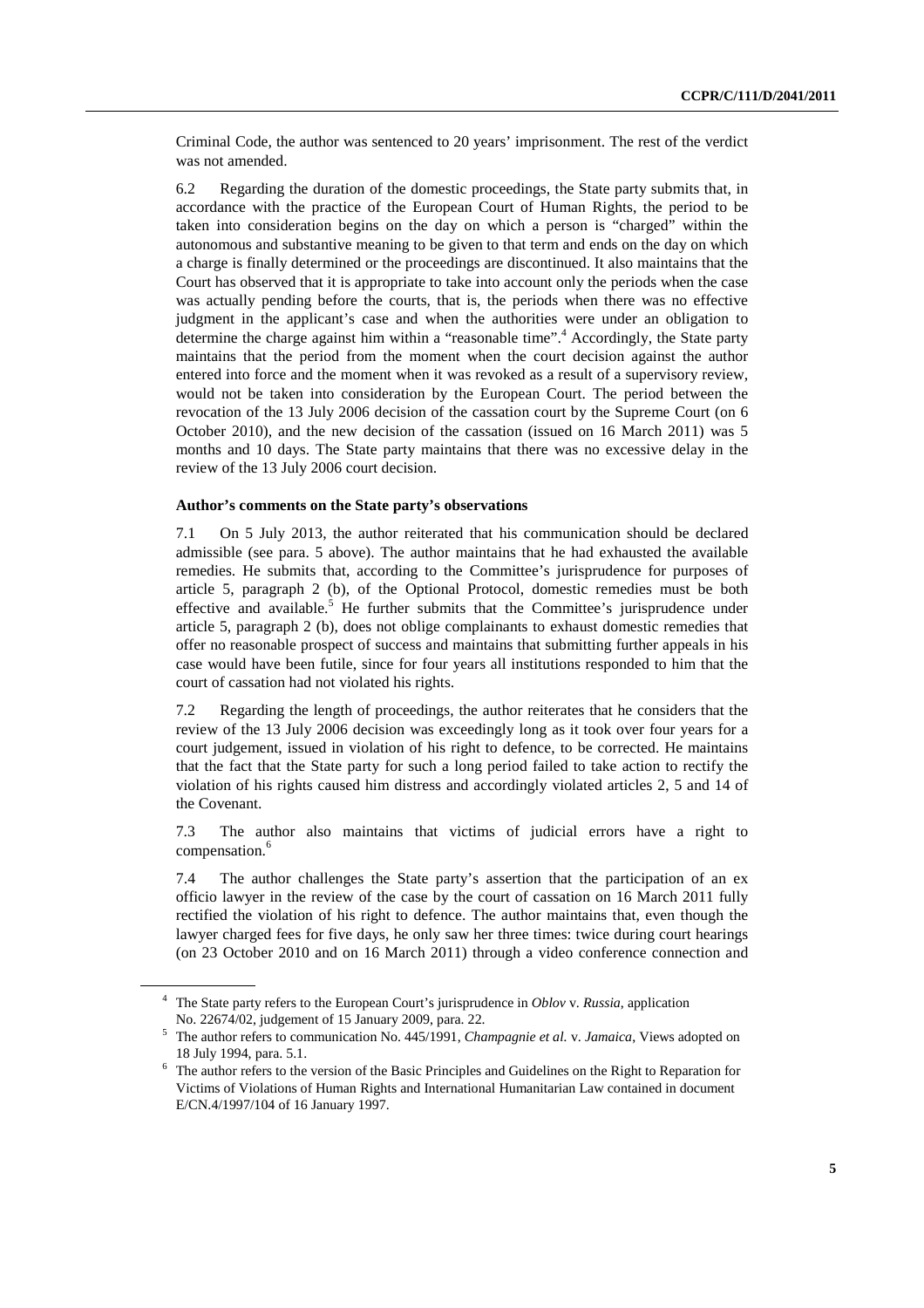once in person in the remand centre, where she met with him for 15 minutes. The lawyer was not present during the period when the author reviewed the case file, giving the explanation that she was busy with other cases, and the author did not have the opportunity to consult her regarding his defence. During the cassation court hearing she did not submit a separate motion, but stated that she supported the author's appeal. That was the extent of her participation.

7.5 The author further submits that he participated in the cassation hearing through a video conference connection, despite the fact that he had requested to participate in person, and that therefore he did not have the opportunity to consult with his lawyer regarding the submissions that the prosecutor made in court. He refers to a ruling of the Constitutional Court, stating that it was not clear whether the person accused has equal procedural opportunities for verification and evaluation of new evidence when video connection is used, since he/she would not have the option to discuss with the defence lawyer additional documents and other circumstances, outside of the scope of the written cassation appeal.<sup>7</sup> He further submits that the participation of the person accused in the cassation hearing is regulated by article 376, paragraph 3, of the Code of Criminal Procedure and that the Constitutional Court had repeatedly ruled that the participation of the person accused constitutes a necessary guarantee for the judicial defence and the just resolution of the case at the cassation stage. He further maintains that, in the interests of justice, in adversary proceedings the person accused should have the same rights as the prosecution and the other participants in the process. He submits that, on three occasions,<sup>8</sup> he had submitted written requests to be allowed to participate in person in the cassation hearing, but those requests were ignored. Accordingly, the author maintains that the violation of his right to defence was not completely rectified at the 16 March 2011 cassation court hearing, since the right to a fair trial includes equality before the courts.<sup>9</sup>

#### **Further submission from the State party**

8. On 19 November 2013, the State party reiterates that by a ruling of 6 October 2010 the Supreme Court established that the author's right to receive qualified legal assistance had been violated and that the case was returned for a new review in cassation. According to a note in the case file, the author had requested that his defence was conducted by a certain defence lawyer, but the latter had stated that the agreement between him and the author had been cancelled. In accordance with article 51 of the Code of Criminal Procedure, the cassation court appointed a defence lawyer for the protection of the author's interests. The lawyer implemented her obligations regarding the author's defence. In particular: on 20 December 2010 and 10 March 2011 the lawyer studied the case file; on 23 December 2010 she participated in a court hearing in which the author's request to review the case file was adjudicated; on 9 March 2011 she visited the author in the remand centre; on 16 March 2011 she participated in the cassation court hearing. The State party reiterates that, on 16 March 2011, the cassation court amended the verdict against the author by excluding some of the charges and reducing the sentence (see para. 6.1 above). The State party submits that, when asked if he had any additional motions to submit during the cassation hearing, the author did not state that he would like to review the case file together with his lawyer, nor did he request additional time to consult with her. Further, in his requests for supervisory review of the 16 March 2011 cassation decision, dated 14 June

<sup>&</sup>lt;sup>7</sup> The author refers to ruling No. 27- P of the Constitutional Court of the Russian Federation, dated 10 December 1998.<br> $8 \text{ On } 26 \text{ November } 20$ 

<sup>&</sup>lt;sup>8</sup> On 26 November 2010, 24 December 2010 and 9 March 2011.<br><sup>9</sup> The surface to the Committee's general comment No. 13.

<sup>&</sup>lt;sup>9</sup> The author refers to the Committee's general comment No. 13 (1984) on equality before the courts and the right to a fair and public hearing by an independent court established by law.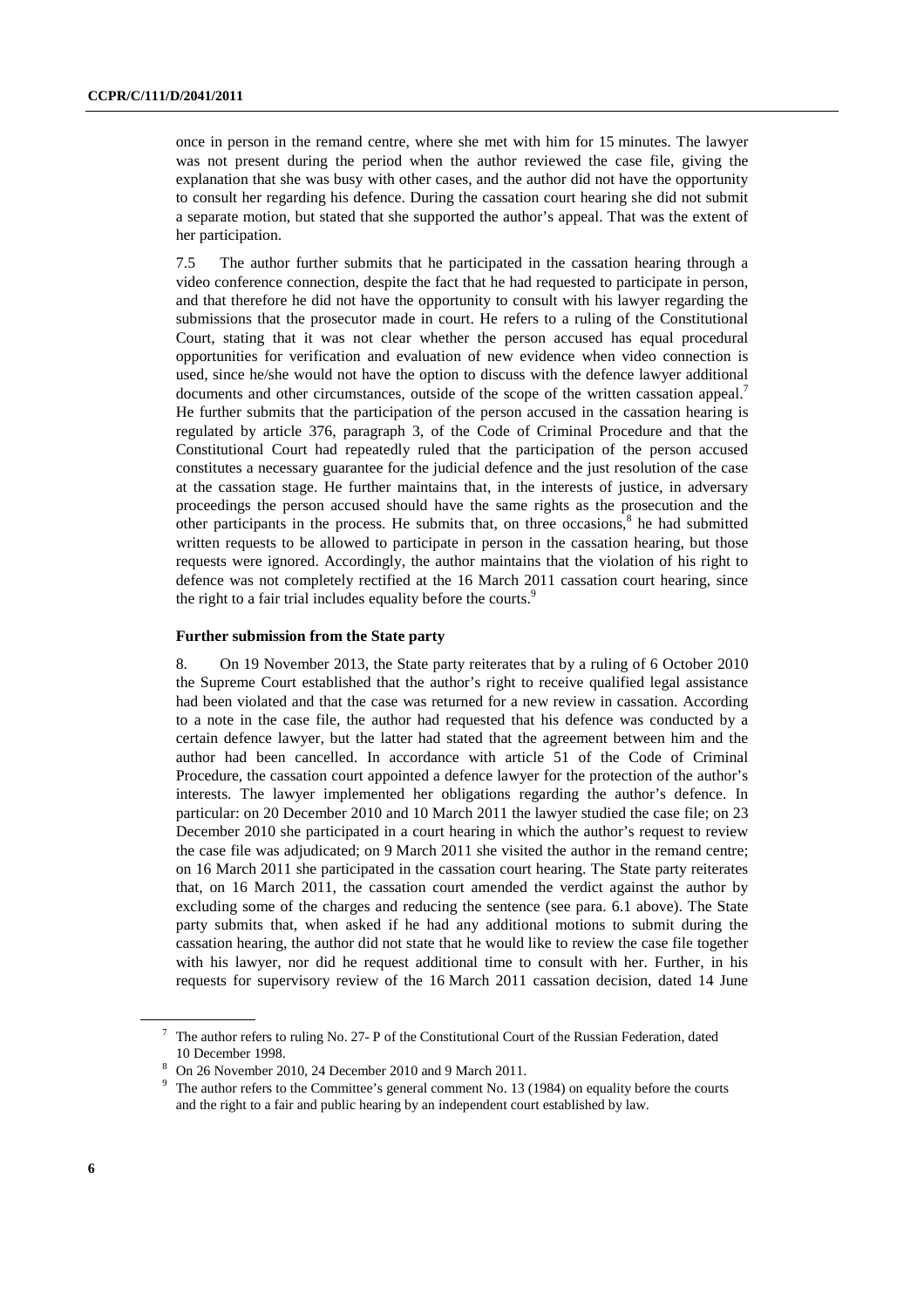2011 and 22 August 2011, the author did not raise any alleged violations of his right to defence. The State party maintains that the above-mentioned allegations should be declared inadmissible under articles 2, 3 and 5 of the Optional Protocol and that the author's rights under article 14, paragraph 3 (d), of the Covenant had not been violated.

#### **Issues and proceedings before the Committee**

#### *Consideration of admissibility*

9.1 Before considering any claim contained in a communication, the Human Rights Committee must, in accordance with rule 93 of its rules of procedure, decide whether or not the communication is admissible under the Optional Protocol to the Covenant.

9.2 The Committee has ascertained, as required under article 5, paragraph 2 (a), of the Optional Protocol, that the same matter is not being examined under another procedure of international investigation or settlement.

9.3 The Committee takes note of the author's submissions that the State party violated his rights under article 5 of the Covenant. The Committee, however, observes that this provision does not give rise to any separate individual right.<sup>10</sup> Thus, the claim is incompatible with the Covenant and inadmissible *ratione materiae* under article 3 of the Optional Protocol.

9.4 The Committee takes note of the State party's submission that the communication should be declared inadmissible under article 5, paragraph 2 (b), of the Optional Protocol. The Committee, however, notes that article 5, paragraph 2 (b), of the Optional Protocol requires the individual submitting the communication to the Committee to have exhausted all available domestic remedies and observes, with regard to the author's initial complaint, that he had submitted at least nine complaints, including to the highest judicial body of the State party, which had all been rejected, before he complained to the Committee. Accordingly, the Committee finds that it is not prevented by the requirements of article 5, paragraph 2 (b), of the Optional Protocol from examining the above claim.

9.5 The Committee takes note of the State party's submission that the violation of the author's rights, under article 14, paragraph 3 (d), of the Covenant, which took place during the first review in cassation of his verdict, had been rectified through a domestic remedy. The reopening of the proceedings, however, do not prevent the Committee from considering whether the author of the communication was provided with an effective remedy. The Committee observes that, although the cassation proceedings were reopened, that happened four years and eight months after the violation took place and finds that the author has sufficiently substantiated his standing as a victim of a violation of article 14 in conjunction with article 2, paragraph 3. Accordingly, the Committee finds that it is not prevented by the requirements set forth in article 1 of the Optional Protocol from examining the claim.

9.6 The Committee takes note of the State party's submission that the author's allegations that his right to defence under article 14, paragraph 3 (d), of the Covenant was violated during the second review in cassation of his verdict were inadmissible, because he failed to raise those allegations in a request for supervisory review. The Committee recalls its jurisprudence according to which a petition for supervisory review to a prosecutor's office against a judgment having the force of res judicata does not constitute an effective

<sup>10</sup> See communications No. 1167/2003, *Rayos* v. *the Philippines*, Views adopted on 27 July 2004, para. 6.8; No. 1011/2001, *Madafferi and Madafferi* v. *Australia*, Views adopted on 26 July 2004, para. 8.6; and No. 1361/2005, *X.* v. *Colombia*, Views adopted on 30 March 2007, para. 6.3.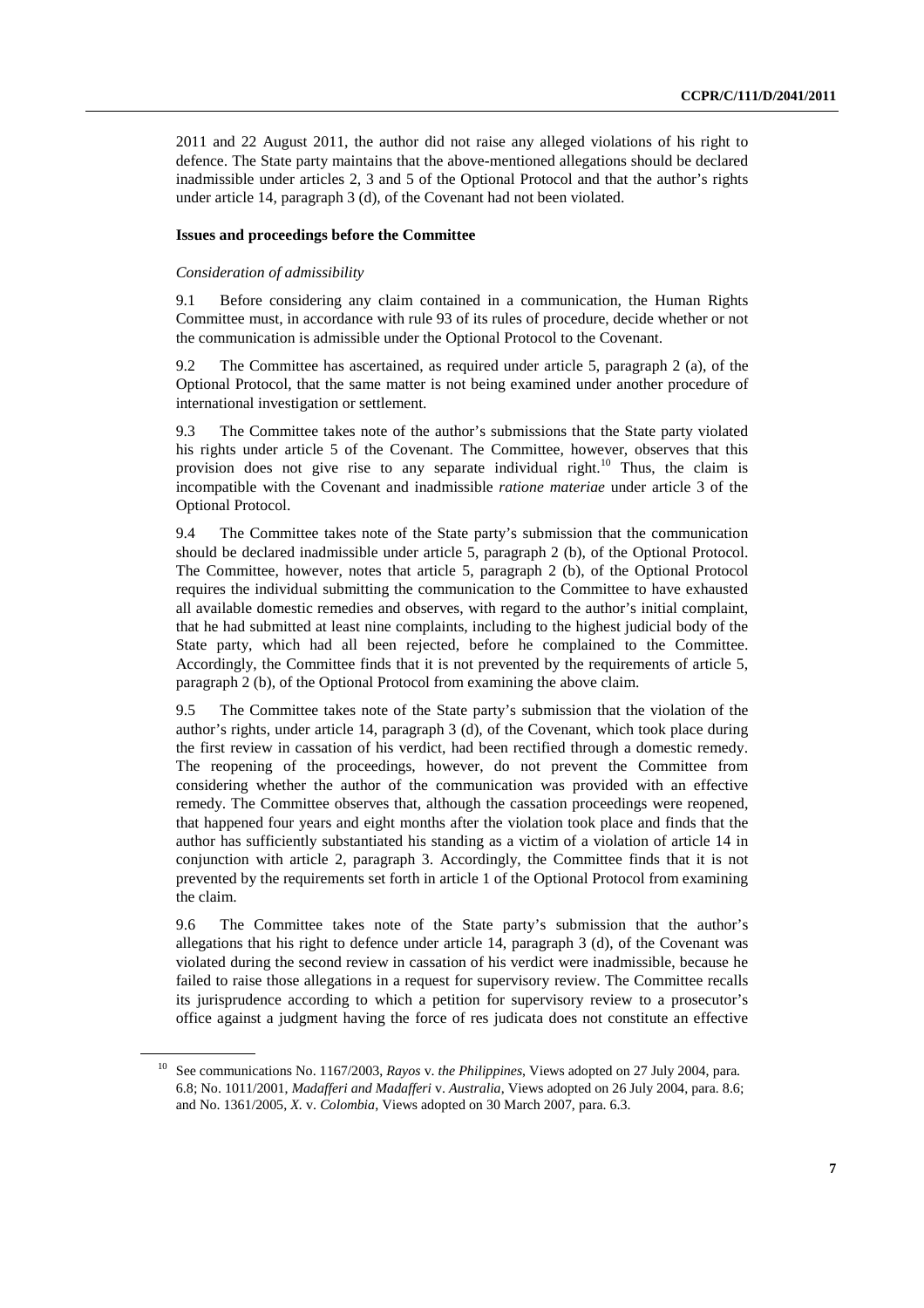remedy which has to be exhausted for the purposes of article 5, paragraph 2 (b), of the Optional Protocol.<sup>11</sup> It also considers that filing requests for supervisory review to the president of a court directed against court decisions which have entered into force and depend on the discretionary power of a judge constitutes an extraordinary remedy and that the State party must show that there is a reasonable prospect that such requests would provide an effective remedy in the circumstances of the case.<sup>12</sup> The State party has not shown, however, whether and in how many cases petitions to the president of the Supreme Court for supervisory review procedures were applied successfully in cases concerning the right to a fair trial. In such circumstances, the Committee finds that article 5, paragraph 2 (b), of the Optional Protocol does not preclude it from considering the communication.

9.7 The Committee considers that the author's allegations related to violations of his right to defence during the reviews in cassation of the verdict against him, raise issues under article 14 (paras. 3 (d) and 5) and article 2, read together with article 14 (para. 3 (d)), of the Covenant, and have been sufficiently substantiated for purposes of admissibility. Accordingly, it declares these claims admissible and proceeds to their examination on the merits.

#### *Consideration of the merits*

10.1 The Human Rights Committee has considered the communications in the light of all the information made available to it by the parties, as provided for under article 5, paragraph 1, of the Optional Protocol.

10.2 With regard to the author's allegations of violation of his rights under article 14, paragraph 3 (d), of the Covenant, during the first review in cassation of his verdict, the Committee observes that it is undisputed that the author, who was tried for serious crimes, one of which potentially punishable by death penalty, was not informed of the right to have a counsel and was unrepresented during the cassation proceedings. The Committee considers that the above resulted in a violation of the author's right to defence under article 14, paragraph 3 (d). The Committee notes, however, that, on 6 October 2010, the State party's Supreme Court recognized that the author's right to defence had been violated, quashed the 6 July 2006 decision of the court of cassation and returned the verdict against the author for a new review in cassation.

10.3 With regard to the author's complaint that the State party did not provide him with an effective remedy for the violation of his rights under article 14 the Committee recalls that article 2, paragraph 3, of the Covenant requires that States parties must ensure that individuals have accessible and effective remedies to vindicate their Covenant rights and that the cessation of an ongoing violation is an essential element of the right to an effective remedy.<sup>13</sup> The Committee takes note of the author's allegation that the remedy available to him for the violation of his right to defence, namely the supervisory review procedure under the State party's legislation, was not effective, in that it was delayed for over four years. The Committee observes that the violation of the author's right to defence was eventually acknowledged by the Supreme Court of the State party so that a new review in cassation

<sup>11</sup> Communication No. 1873/2009, *Alekseev* v. *the Russian Federation*, Views adopted on 25 October

<sup>2013,</sup> para. 8.4. 12 Communications No. 836/1998, *Gelazauskas* v. *Lithuania*, Views adopted on 17 March 2003, para. 7.4; No. 1851/2008, para. 8.3; *Protsko and Tolchin* v. *Belarus*, Views adopted on 1 November 2013, para. 6.5; No. 1784/2008, *Schumilin* v. *Belarus*, Views adopted on 23 July 2012, para. 8.3; No.

<sup>1814/2008,</sup> *P.L. v. Belarus*, decision of inadmissibility, 26 July 2011, para. 6.2.<br><sup>13</sup> See the Committee's general comment No. 31 (2004) on the nature of the general legal obligation imposed on States parties to the Covenant, para. 15.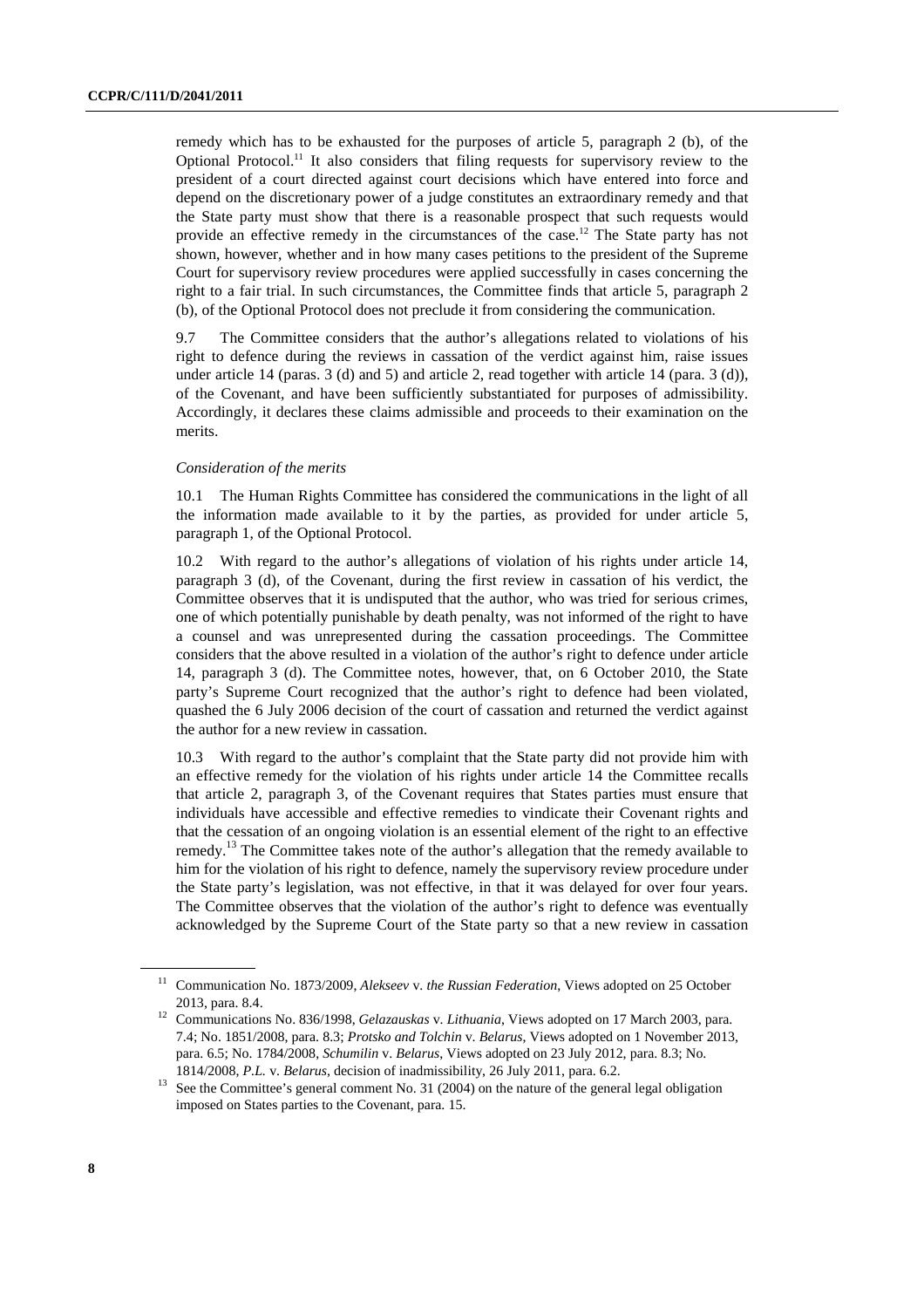took place, but that happened more than four years after the violation had taken place. The Committee further observes that, during those four years, the author had submitted numerous requests for the initiation of supervisory review, which had been repeatedly rejected by Moscow Regional Prosecutor's Office, the Office of the Prosecutor-General and the Supreme Court. Based on the facts before it, the Committee concludes that, since the application of the supervisory review was excessively delayed, the author did not have access to an effective remedy within the meaning of article 2, paragraph 3, of the Covenant until the Supreme Court revoked the cassation decision. Accordingly, the Committee finds that the facts before it reveal a violation of article 2, paragraph 3, of the Covenant, in conjunction with article 14, paragraph 3 (d), of the Covenant.

10.4 Having concluded that there has been a violation of article 2, paragraph 3, in conjunction with article 14, paragraph 3 (d), of the Covenant, the Committee decides not to examine separately the author's claims under article 14, paragraph 5.

10.5 The Committee takes note of the author's allegations that his right to defence under article 14, paragraph 3 (d), of the Covenant was violated during the second review in cassation, because he only saw his ex officio lawyer three times, his counsel was not present during the period when he reviewed the case file, he did not have the opportunity to consult her regarding his defence and she did not diligently fulfil her obligations on his defence. The Committee observes, however, that in the instant case the lawyer of the author reviewed the case file, participated in the scheduled court hearings and supported his appeal. The Committee further notes that the author did not make any motions during the hearing indicating that he wanted to consult further with his lawyer regarding the proceedings or the evidence presented in the courtroom. In that respect, the Committee recalls its jurisprudence that the State party cannot be held responsible for alleged errors made by a defence lawyer, unless it was or should have been manifest to the judge that the lawyer's behaviour was incompatible with the interests of justice.<sup>14</sup> The material before the Committee does not show that this was so in the instant case and, consequently, there is no basis for a finding of a violation of article 14, paragraph 3 (d), in that respect.

10.6 The Committee further takes not of the author's allegations that his right to defence under article 14, paragraph 3 (d), of the Covenant was violated during the second review in cassation, because he participated in the hearing through a video conference connection. The Committee finds that article 14, paragraph 3 (d), applies to the present case as the court examined the case as to the facts and the law and made a new assessment of the issue of guilt or innocence. The Committee recalls that article 14, paragraph 3 (d), requires that accused persons are entitled to be present during their trial and that proceedings in the absence of the accused are only permissible if this is in the interest of the proper administration of justice, i.e. when accused persons, although informed of the proceedings sufficiently in advance, decline to exercise their right to be present.<sup>15</sup> The Committee notes the author's allegation that, on three occasions, he had submitted written requests to be allowed to participate in person in the cassation hearing, but those requests were ignored. The Committee further notes the author's allegation that he did not have the opportunity to consult with his lawyer regarding the submissions that the prosecutor made in court. The Committee finds that the facts before it reveal a violation of article 14, paragraph 3 (d), of the Covenant.

<sup>14</sup> See the Committee's jurisprudence in communications No. 527/1993, *Lewis* v. *Jamaica*, Views adopted on 18 July 1996, para. 6.6; No. 610/1995, *Henry* v. *Jamaica*, Views adopted on 20 October 1998, para. 7.4; and No. 1128/2002, *Márques de Morais* v. *Angola*, Views adopted on 29 March

<sup>2005,</sup> para. 5.4. <br><sup>15</sup> See the Committee's general comment No. 32 (2007) on the right to equality before courts and tribunals and to a fair trial, para. 36.